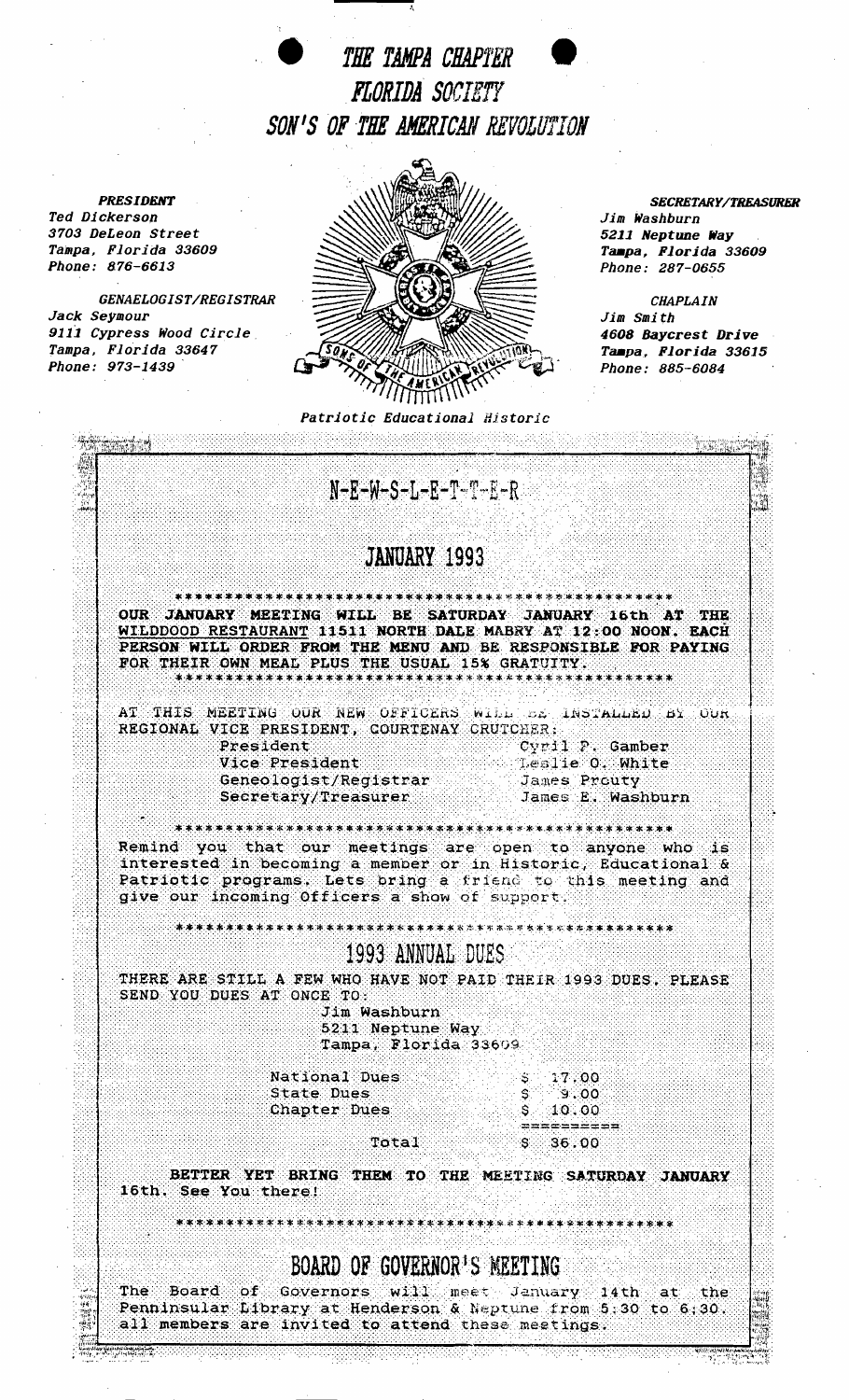

8% 接端

Martin Miller Bennett McGee Louis Putney

## 

Jan. 5  $Jan, 12$ 

Jan. 28

Checking thru some files I found the following complied by Compatriot Stephen E. Slocum, who prior to his death was a member of the Paul Carrinton Chapter, Texas Society, Son's of the American Revolution, that I would like to share with you:



TWELVE PRESIDENTS OF CONTINENTAL CONGRESS

OUR FORGOTTEN PRESIDENTS

July 4, 1776 - the birthday of the United States of America

It was a time of stirring events and great men, gut oddly, history has forgotten the twelve men who served as President between Independence Day and the government under the New Constitution in 1789.(13 years)

- Some of these men are remembered for other deeds,  $\mathcal{O}_{\text{ann}}$  Hancock for his bold signature,  $\mathcal{O}_{\text{John}}$  Jay as first Chief Justice  $\mathcal{P}_{\text{Richard}}$  Henry Lee as the man who proposed independence and  $\mathcal{O}_{\text{Arthur}}$  St.Cl President of the Continental Congress have been overlooked. (not in my school books)
- Four of these men were signers of the Declaration of Independence, Hancock, Lee, Muntington and McKean. Two of them affixed their signatures to the Constitution Phomas Mifflin and Mathaniel Gorham. Sign were signatories of u<br>Lan salamana manusik

The other Presidents have indeed been forgotten. They are Elias Boudinot and Cyrus<br>Griffin. Samuel Johnston of North Carolina was chosen President on July 6, 1781; when he declined the honor McKean was selected the next day. Prior to Hancock's election Peyton Randolph of Virginia and Henry Middleton of South Carolina served as presiding officers of the Continental Congress, but this was before independence. Hancock many<br>beleive was the country's first chief executive because he was President of the<br>Congress when the Declaration of Independence was voted i organization of the new government under the Articles of Confederation in 1781.

The original intention of the congressional leaders was to rotate the presidency among the states. North Carolina, Georgia, New Hampshire and Rhode Island never had representatives elected President while the powerful states of Virginia, Massachusetts and Pennsylvania had two each.

The years during which these twelve Presidents served can be divided into two periods. From 1776 until the Articles of the Constitution set up a permanent form of government and from 1781 when the Articles took affect until 1789 when George Washington was inaugerated as President under the present Constitution.

During these thirteen years many momentous decisions were made, many important issues discussed and many new governmental policies were formed.

In the first period Presidents Hancock, Laurens, Jay, Huntington and McKean had to worry primarily about winning the war and internal recognition of independence. The second group of Presidents, Hanson, Boudinot, Mifflin, Lee, Gorham, St.Clair and Griffin faced many challenging situations in trying to develop a new government with limited power.

The Presidents were not mere presiding officers of the Continental Congress, they performed the functions of a ceremonial head of state and worked hard as the chief executive of what government the thirteen colonies had during and after the Revolution.

When John Hancock signed his bold John Hancock to the Declaration of Independence, a smuggler became the President of the New United States of America. This minister's son, who inherited his uncle's wealth and became a leading Massachusetts merchant, rose to prominence in the Patriot cause when the British seized his ship "Liberty" for violating navagation laws. In short, for smuggling wine.